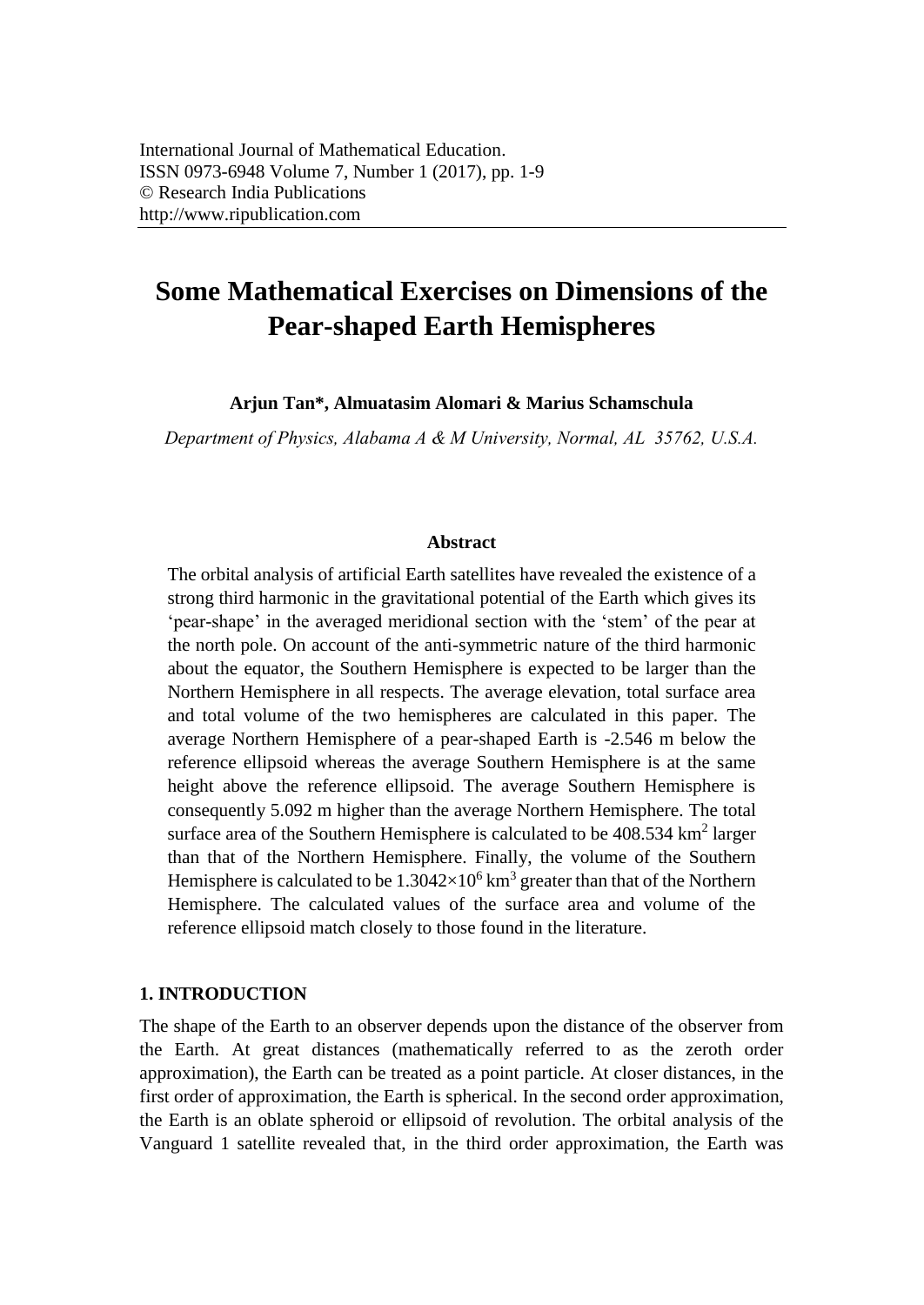'*pear-shaped*' in the averaged meridional section, with the 'stem' of the pear at the North Pole [1]. The spherical shape of the Earth is due to gravity alone, whereas the spheroidal shape of the Earth is due to gravitation and centrifugal force of rotation. The surface of the spheroid, symmetrical about the equator, is called the *reference ellipsoid*. The actual surface is called the '*geoid*', whose heights are measured from the reference ellipsoid. The geoid is a gravitationally equipotential surface. It coincides with the surface of the oceans, and extends under the continents to the level to which ocean water would settle if connected to oceans by open channels. A recent study advanced the proposition that the pear-shape of the Earth may be due to land-water distribution on the Earth's surface [2].

According to the Potential Theory, the pear-shape of the Earth is described by the third harmonic of Legendre's polynomial in the solution of Laplace's equation [3]:

$$
P_3(cos\theta) = \frac{1}{2}(5cos^3\theta - 3cos\theta)
$$
 (1)

where  $\theta$  is the zenith angle or co-latitude from the North Pole. Since  $P_3(cos\theta)$  is antisymmetric about the equator, the two hemispheres of the Earth are expected to be unequal. In this paper, we calculate the comparative dimensions of the Earth's hemispheres, viz., their average elevations, surface areas and volumes.

## **2. PEAR-SHAPED MODEL OF THE EARTH**

Fig. 1 (from [3]) is the meridional figure of the Earth averaged over longitudes, which displays the pear-shape of the Earth. Fig. 2 shows the co-latitudinal variations of the observed geoid height *h* (from Fig. 1) and *P3*(*cosθ*). Note that *h* represents the departure of the actual equipotential surface from the reference ellipsoid. The multiplicative factors ensure that the amplitudes of the two variables are similar and render them compatible for comparison. The closeness of the two curves indicates that the departure of the Earth's figure from the reference ellipsoid is mainly shaped by the third harmonic of Legendre's polynomial. Henceforth in this paper the geoid height is represented by *P3*(*cosθ*):

$$
h = AP_3(cos\theta) = \frac{A}{2}(5cos^3\theta - 3cos\theta)
$$
 (2)

where the amplitude *A* is determined from observed data by least-squares error analysis. Multiplying *h* by  $cos\theta$  and summing over the data points gives [4]:

$$
A = \frac{2\sum h cos \theta}{\sum (5cos^4 \theta - 3cos^2 \theta)} = 20.365 \, m \tag{3}
$$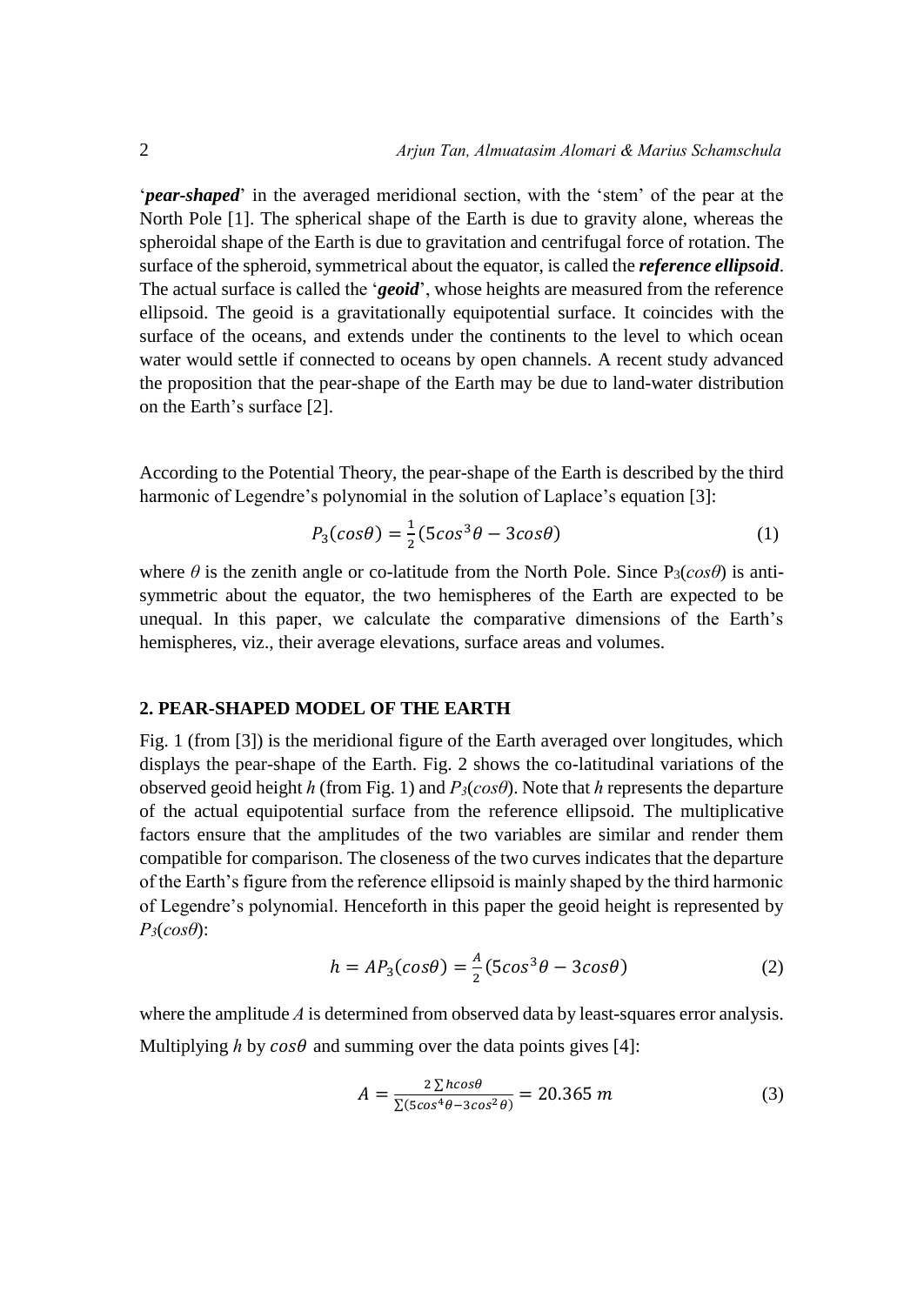The equation of Earth's ellipsoid in the geo-centric coordinate system is given by [5]:

$$
r = \frac{a}{\sqrt{1 + b \cos^2 \theta}}\tag{4}
$$

with 
$$
b = \frac{e^2}{1 - e^2} \tag{5}
$$

and 
$$
e = \sqrt{1 - \frac{c^2}{a^2}}
$$
 (6)

Here, *a* is the equatorial radius of the Earth; *c* the polar radius of the Earth; and *e* the ellipticity of the Earth's figure [5]. The radial distance of the Earth' surface from the centre is therefore:

$$
r = \frac{a}{\sqrt{1 + b\cos^2\theta}} + \frac{A}{2} (5\cos^3\theta - 3\cos\theta)
$$
 (7)



**Figure 1.** Average meridional section of Earth's geoid showing its pear-shape.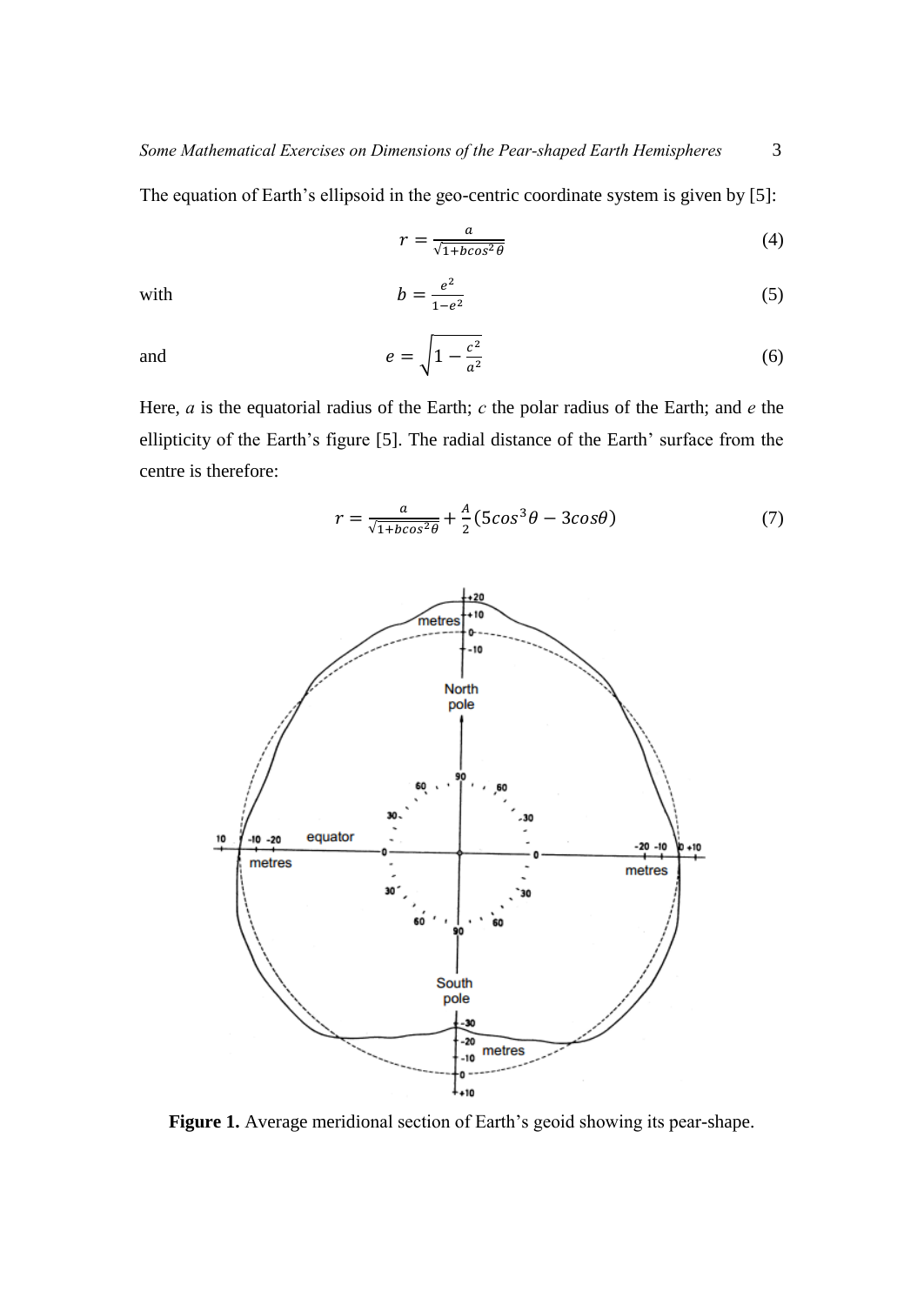

**Figure 2.** Co-latitudinal variations of geoid height and third harmonic of Legendre function.

## **3. AVERAGE ELEVATIONS OF THE HEMISPHERES**

We first calculate the average elevations of the hemispheres of the Earth. In geo-centric spherical coordinate system  $(r, \theta, \phi)$ , the area of a section of co-latitudinal width  $d\theta$ and longitudinal width  $d\phi$  is  $r^2 sin\theta d\theta d\phi$ . The elevation of each section is multiplied by the factor of  $sin\theta$  in order to yield the weighted average. The weighted average elevations for the Northern and Southern Hemispheres, and that of the entire Earth are then as follows [4]:

$$
\langle h \rangle_{NH} = \frac{\int_0^{\pi/2} h \sin \theta d\theta}{\int_0^{\pi/2} \sin \theta d\theta} \tag{8}
$$

$$
\langle h \rangle_{SH} = \frac{\int_{\pi/2}^{\pi} h \sin \theta d\theta}{\int_{\pi/2}^{\pi} \sin \theta d\theta} \tag{9}
$$

and 
$$
\langle h \rangle = \frac{\int_0^{\pi} h \sin \theta d\theta}{\int_0^{\pi} \sin \theta d\theta}
$$
 (10)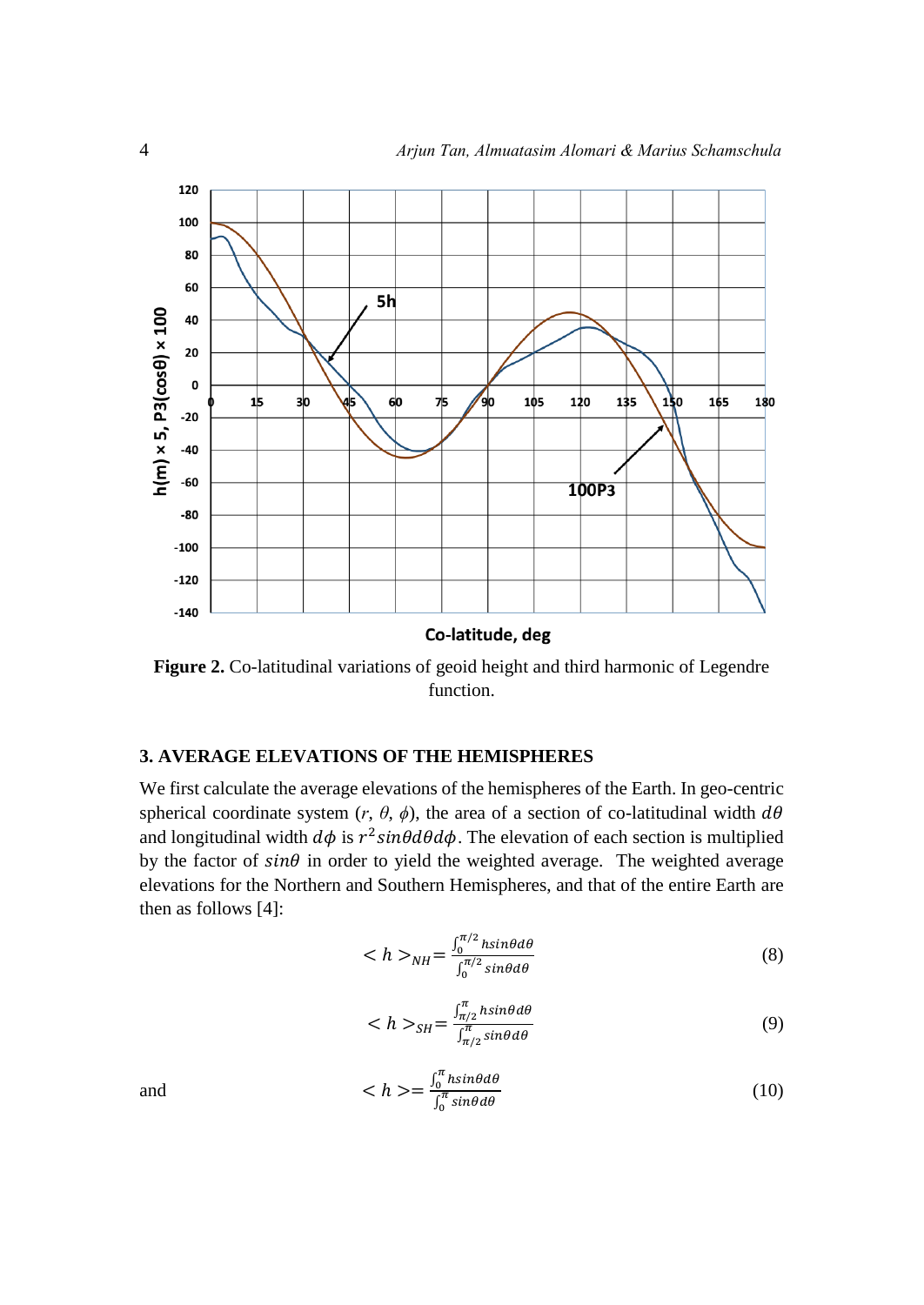Substitutions from Eqs. (2) and (3) yield:

$$
\langle h \rangle_{NH} = \frac{A}{2} \int_0^{\pi/2} (5\cos^3\theta - 3\cos\theta)\sin\theta d\theta = -\frac{A}{8} = -2.546 \, m \tag{11}
$$

$$
\langle h \rangle_{SH} = \frac{A}{2} \int_{\pi/2}^{\pi} (5\cos^3\theta - 3\cos\theta)\sin\theta d\theta = \frac{A}{8} = 2.546 \, m \tag{12}
$$

$$
\langle h \rangle = 0 \tag{13}
$$

Eqs. (11) and (12) state that the average Northern Hemisphere of a pear-shaped Earth is -2.546 m below the reference ellipsoid whereas the average Southern Hemisphere of the pear-shaped Earth is at the same height above the reference ellipsoid. This is to be expected, since  $P_3(cos\theta)$  is an odd function about the equator. The average Southern Hemisphere is therefore 5.092 m higher than the average Northern Hemisphere. Eq. (13) likewise says that the pear-shaped Earth on the whole is at the same elevation as the reference ellipsoid.

These results can be better understood as follows. *P*3(*cosθ*) is a cubic polynomial whose three roots are obtained by setting it to zero:

$$
cos\theta(5cos^3\theta - 3cos\theta) = 0
$$
\n(14)

The roots of Eq. (14) are: (1)  $\theta_1 = \cos^{-1}\sqrt{3/5} \approx 39.23^{\circ}$ ; (2)  $\theta_2 = \cos^{-1}0 = 90^{\circ}$ ; and (3)  $\theta_3 = \pi - \cos^{-1}\sqrt{3/5} \approx 140.77^\circ$ . The Northern Hemisphere is divided into two parts: (1) The polar section north of  $\theta = \theta_1$ , where geoid elevations are positive; and (2) The tropical section south of  $\theta = \theta_1$ , where geoid elevations are negative. The surface area of the polar section is calculated as follows:

$$
A_{polar} \approx r^2 \int_0^{\theta_1} \sin\theta d\theta \int_0^{2\pi} d\phi = 2\pi r^2 (\cos\theta_1 - 1) \approx .225(2\pi r^2) \tag{15}
$$

Thus the polar section has only 22.5% of the area of the Northern Hemisphere. The remaining 77.5% of the Northern Hemisphere belongs to the tropical section. This accounts for the overall negative elevation of the entire Northern Hemisphere. A similar calculation explains the overall positive elevation of the Southern Hemisphere.

## **4. SURFACE AREAS OF THE HEMISPHERES**

The surface area of a hemisphere of the pear-shaped Earth is evaluated as

$$
S = \int_{\theta_1}^{\theta_2} r^2(\theta) sin\theta d\theta \int_0^{2\pi} d\phi
$$
 (16)

where the limits of integration are  $\theta_1 = 0$  and  $\theta_2 = \pi/2$  for the Northern Hemisphere; and  $\theta_1 = \pi/2$  and  $\theta_2 = \pi$  for the Southern Hemisphere. Expanding  $r^2$  from Eq. (7), we can write: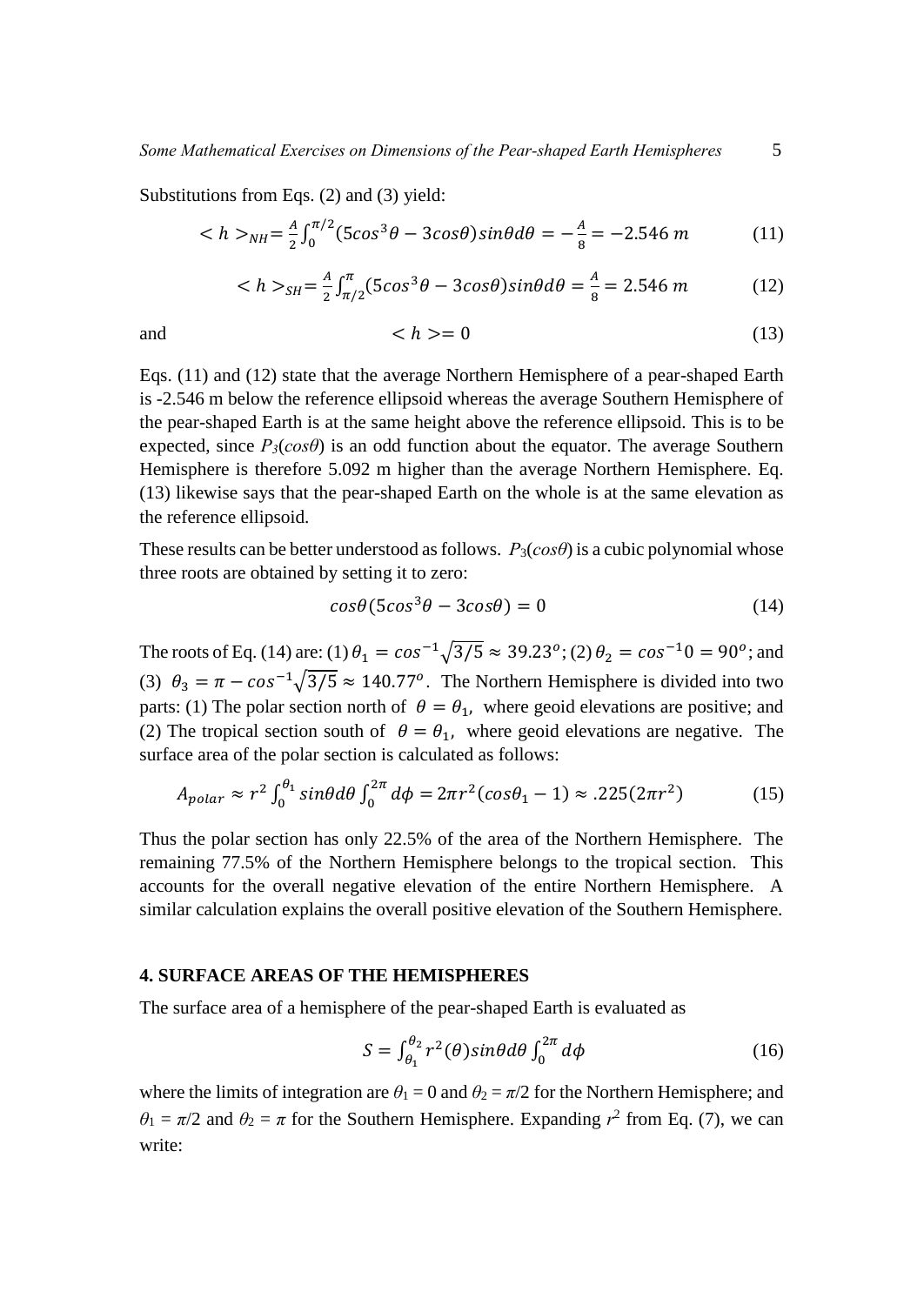6 *Arjun Tan, Almuatasim Alomari & Marius Schamschula* 

$$
S = S_1 + S_2 + S_3 = 2\pi a^2 I_1 + 4\pi a c I_2 + 2\pi c^2 I_3 \tag{17}
$$

where

$$
I_1 = \int \frac{\sinh(\theta)}{1 + b\cos^2(\theta)}\tag{18}
$$

$$
I_2 = \int \frac{(5\cos^3\theta - 3\cos\theta)\sin\theta d\theta}{\sqrt{1 + b\cos^2\theta}}\tag{19}
$$

and 
$$
I_3 = \int (5\cos^3\theta - 3\cos\theta)^2 \sin\theta d\theta
$$
 (20)

The integrals  $(18) - (20)$  are conveniently evaluated by online integral calculators available on the Web (e.g., [6, 7]), giving:

 $\cdot$  0  $\cdot$  0

$$
I_1 = -\frac{\tan^{-1}(\sqrt{b}\cos\theta)}{\sqrt{b}} + C \tag{21}
$$

$$
I_2 = -\frac{\sqrt{b\cos^2\theta + 1}[b(5\cos^2\theta - 9) - 10]}{3b^2} + C \tag{22}
$$

and 
$$
I_3 = \left(-\frac{25\cos^7\theta}{7} + 6\cos^5\theta - 3\cos^3\theta\right) + C
$$
 (23)

The surface areas of the Northern and Southern Hemispheres are now calculated term by terms using Eqs.  $(17) - (23)$  by putting the proper limits in the integrals. The values of the constants *a*, *b* and *c* are taken from the Earth data found on the Web [8]: equatorial radius  $a = 6378.137$  km; polar radius  $c = 6356.752$  km; from which ellipticity  $e =$ .081819791; and  $b = 0.006739596$ . The results are entered in Table I for ready reference. The surface area terms of the entire Earth are obtained by adding the figures from both hemispheres. As expected, the areas given by the successive terms rapidly diminished in value. The first terms  $S_1$  represent the areas of the reference ellipsoid and are therefore equal for both hemispheres. The second terms *S*2 represent the area corrections for the pear-shaped Earth from the reference ellipsoid. They are equal in magnitudes but opposite in signs for the two hemispheres amounting to  $-204.267 \text{ km}^2$  for the Northern Hemisphere and  $204.267 \text{ km}^2$  for the Southern Hemisphere. The Southern Hemisphere of the pear-shaped Earth is thus  $408.534 \text{ km}^2$  larger in area than the Northern Hemisphere. The third terms  $S_3$  amount to miniscule corrections and are disregarded. Also entered in Table I is the total surface area of the Earth taken from the current data available on the Web [9]. The calculated value of  $S(510,064,070 \text{ km}^2)$ agrees remarkably well with the reference data  $(510,064,472 \text{ km}^2)$  with an accuracy of 99.99992%.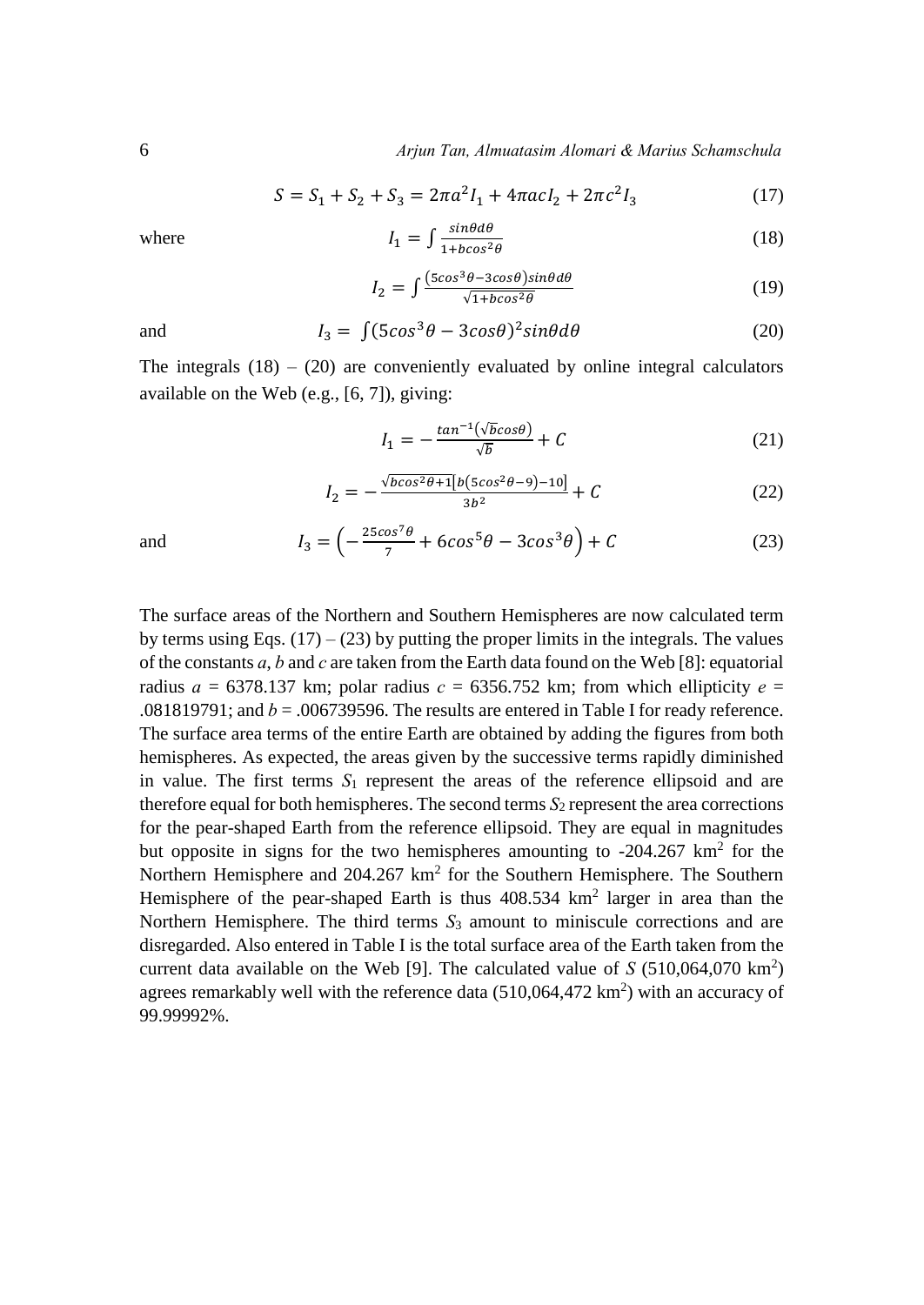| <b>Table I. Hemispheric and Total Earth Surfaces</b> |                |                |                        |                    |  |  |  |  |
|------------------------------------------------------|----------------|----------------|------------------------|--------------------|--|--|--|--|
|                                                      | $S_1$ , $km^2$ | $S_2$ , $km^2$ | $S_3$ , $km^2$         | S, km <sup>2</sup> |  |  |  |  |
| Northern<br>Hemisphere                               | 255,032,035    | $-204.267$     | $3.723 \times 10^{-4}$ | 255,031,831        |  |  |  |  |
| Southern<br>Hemisphere                               | 255,032,035    | 204,267        | $3.723 \times 10^{-4}$ | 255,032,239        |  |  |  |  |
| <b>Total Earth</b>                                   | 510,064,070    | 0              | $7.445\times10^{-4}$   | 510,064,070        |  |  |  |  |
| Reference [9]                                        | 510,064,472    |                |                        | 510,064,472        |  |  |  |  |

## **5. VOLUMES OF THE HEMISPHERES**

The volume of a hemisphere of the pear-shaped Earth is evaluated as

$$
V = \int_{\theta_1}^{\theta_2} \int_0^{r(\theta)} r^2 dr \sin\theta d\theta \int_0^{2\pi} d\phi = \frac{2\pi}{3} \int_{\theta_1}^{\theta_2} r^3(\theta) \sin\theta d\theta \tag{24}
$$

where the limits of integration are  $\theta_1 = 0$  and  $\theta_2 = \pi/2$  for the Northern Hemisphere; and  $\theta_1 = \pi/2$  and  $\theta_2 = \pi$  for the Southern Hemisphere. Expanding  $r^3$  from Eq. (7), we can write:

$$
V = V_1 + V_2 + V_3 + V_4 = \frac{2\pi a^3}{3}I_1 + 2\pi a^2 c I_2 + 2\pi a c^2 I_3 + \frac{2\pi c^3}{3}I_4
$$
 (25)

where  $1_1$ 

$$
_{1} = \int \frac{\sin \theta d\theta}{(1 + b \cos^{2} \theta)^{3/2}} \tag{26}
$$

$$
I_2 = \int \frac{(5\cos^3\theta - 3\cos\theta)\sin\theta d\theta}{(1 + b\cos^2\theta)}\tag{27}
$$

$$
I_3 = \int \frac{\left(5\cos^3\theta - 3\cos\theta\right)^2 \sin\theta d\theta}{\sqrt{1 + b\cos^2\theta}}\tag{28}
$$

and 
$$
I_4 = \int (5\cos^3\theta - 3\cos\theta)^3 \sin\theta d\theta
$$
 (29)

Once again, the integrals  $(26) - (29)$  are evaluated by online integral calculators available on the Web [6, 7] to give:

$$
I_1 = -\frac{\cos\theta}{\sqrt{1 + b\cos^2\theta}} + C \tag{30}
$$

$$
I_2 = \frac{(3b+5)ln(b\cos^2\theta + 1) - 5bcos^2\theta}{2b^2} + C \tag{31}
$$

$$
I_3 = \frac{1}{48b^{7/2}} \left[ 3(72b^2 + 180b + 125)\sinh^{-1}(\sqrt{b}\cos\theta) - f(\theta) \right] + C \tag{32}
$$

with 
$$
f(\theta) = \sqrt{b} \cos \theta \sqrt{b} \cos^2 \theta + \mathbf{1} g(\theta)
$$
 (33)

$$
g(\theta) = 25b^2\cos 4\theta + 111b^2 - 5b(16b + 25)\cos 2\theta + 415b + 375
$$
 (34)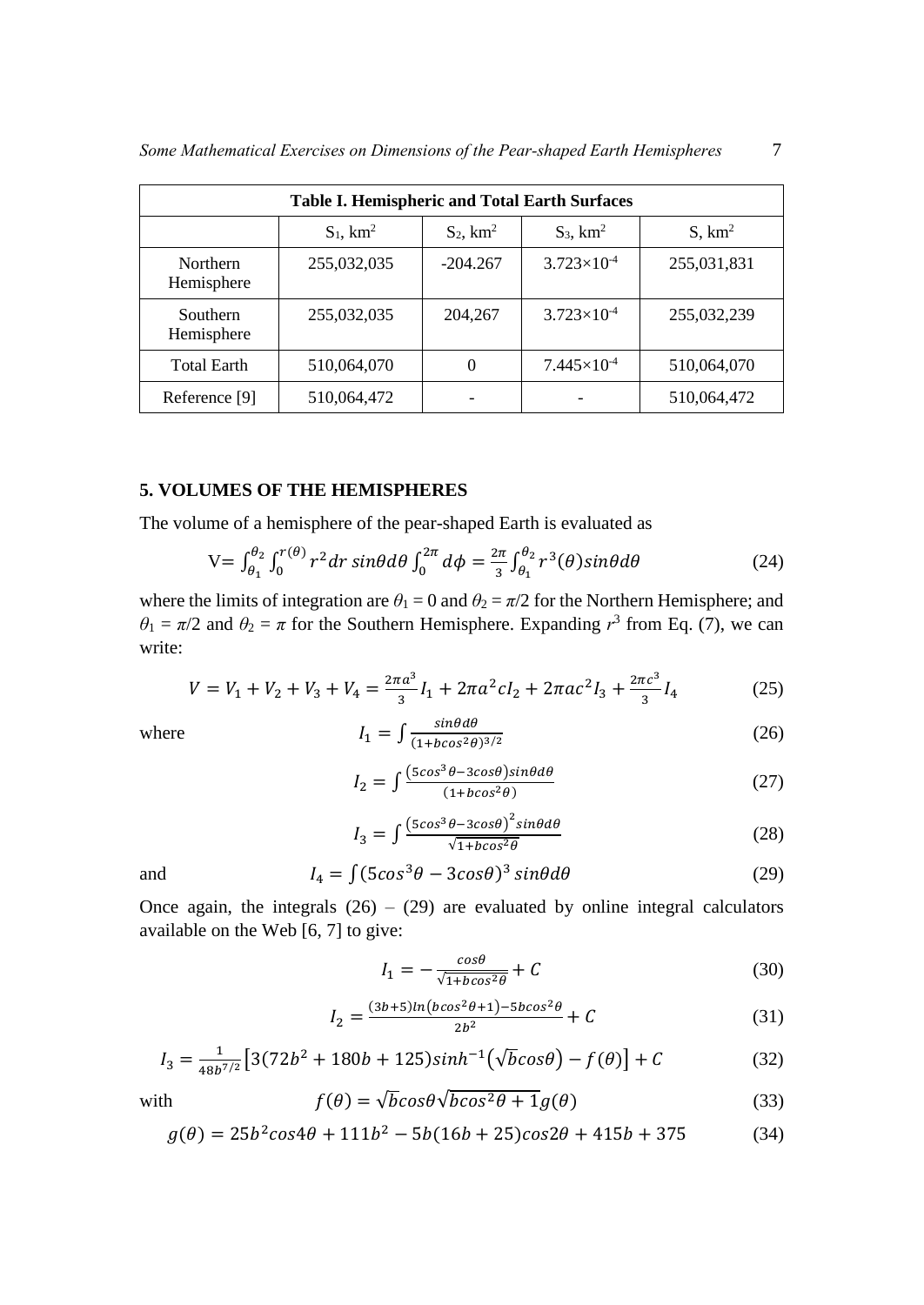8 *Arjun Tan, Almuatasim Alomari & Marius Schamschula* 

and  $I_4 = -\frac{(5cos^2\theta - 3)^4(20cos^2\theta + 3)}{1000}$ 1000  $(35)$ 

The volumes of the hemispheres of the pear-shaped Earth are now calculated term by terms using Eqs.  $(25) - (35)$  by putting the proper limits in the integrals. The results are entered in Table II.

| <b>Table II. Hemispheric and Total Earth Volumes</b> |                   |                |                         |                        |                    |  |  |
|------------------------------------------------------|-------------------|----------------|-------------------------|------------------------|--------------------|--|--|
|                                                      | $V_1$ , $km^3$    | $V_2$ , $km^3$ | $V_3$ , km <sup>3</sup> | $V_4$ , $km^3$         | V, km <sup>3</sup> |  |  |
| N.H.                                                 | 541,603,633,000   | $-652,102$     | 2.371                   | $2.764 \times 10^{-7}$ | 541,603,632,350    |  |  |
| S.H.                                                 | 541,603,633,000   | 652,102        | 2.371                   | $-2.764\times10^{-7}$  | 541,603,633,650    |  |  |
| Total                                                | 1,083,207,266,000 | 0              | 4.741                   | $\theta$               | 1,083,207,266,000  |  |  |
| Ref. [9]                                             | 1,083,206,916,846 |                |                         |                        | 1,083,206,916,846  |  |  |

The volume terms of the entire Earth are obtained by adding the figures from both hemispheres. As in the earlier case, the volumes represented by the successive terms rapidly diminished in value. The first terms  $V_1$  represent the volumes of the reference ellipsoid and are therefore equal for both hemispheres. The second terms  $V_2$  represent the volume corrections for the pear-shaped Earth from the reference ellipsoid. They are equal in magnitudes but opposite in signs for the two hemispheres amounting to -  $652,102$  km<sup>3</sup> for the Northern Hemisphere and  $652,102$  km<sup>3</sup> for the Southern Hemisphere. The Southern Hemisphere of the pear-shaped Earth is thus 1,304,204 km<sup>3</sup> larger in volume than the Northern Hemisphere. The third terms  $V_3$  amount to corrections of merely 2.371  $km^3$  for both hemispheres whereas the fourth terms  $V_4$  are virtually insignificant. Also entered in Table I is the total surface area of the Earth taken from the current data available on the Web [9]. The calculated value of *V*  $(1,083,207,266,000 \text{ km}^3)$  agrees remarkably with the reference data  $(1,083,206,916,846)$  $km<sup>3</sup>$ ) with an accuracy of 99.99997%".

## **6. DISCUSSION**

The pear-shape of the Earth was first revealed by the orbital analysis of the Vanguard 1 satellite in 1958 [1]. However, it was 58 years later and only recently that attention was brought out that the average elevation of the Southern Hemisphere pear-shaped Earth was higher than that of the Northern Hemisphere [4]. This implied that the Southern Hemisphere should also be larger in area and volume than the Northern Hemisphere. The hemispheric area and volume calculations presented in this paper confirm this idea. They also constitute illustrative examples in mathematical exercises.